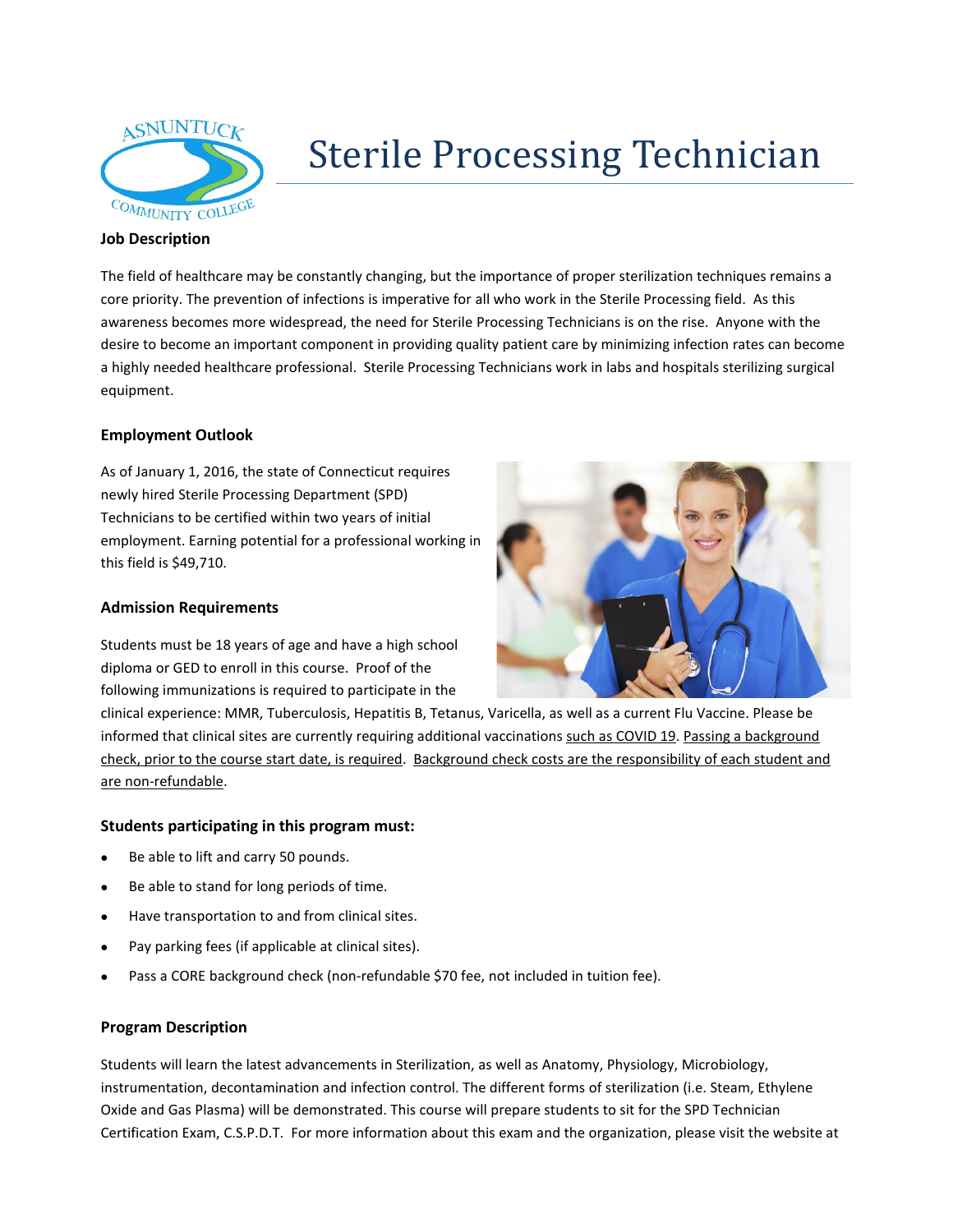www.sterileprocessing.org or call 908-236-0530. This course will include 60 hours of theory and 20 hours of clinical training on-site at a medical facility (clinical sites may charge parking fees). Successful completion of both the classroom theory and the clinical training is required to earn a certificate of completion. Students will be responsible for their own transportation to and from clinical training. Each student is required to submit a fully completed clinical application to the instructor at the first class meeting.

# *The Essential Job Skills & Career Development course is REQUIRED to receive a certificate of completion for the Sterile Processing Technician program. This course is offered at various times throughout the year.*

Please be advised that if you have been convicted of a felony, you may not be eligible for clinical experiences, internships, externships or certifications associated with certain Healthcare Career programs. Those with previous convictions may also find it difficult to secure employment within a healthcare setting.

This program is CT SNAP, CT WIOA and MASS WIOA approved.

This 4-month program meets for 80 hours. **CRN: 1117/1098 HMED M7116 Dates: March 15 to June 30, 2022 Day: Tuesday and Thursday Time: 6:00 p.m. – 8:30 p.m. Instructor: Elaine Barbera Instruction type: HYBRID\* (LRON and on ground) Fee: \$2,442 (cost includes course, textbook, U-Pass transportation fee, and CBSPD Exam) Total Program Fee: \$2,615 (includes mandatory Essential Job Skills)**

*\*HYBRID: This type of course delivery includes on-site and online instruction (combination of live remote and on-ground or ONLINE and on-ground) with a focus on scheduling limited number of class sessions on campus. Blackboard use is the same as online or live remote, depending on the mode of delivery.* Students and instructors are required to meet virtually during their scheduled class time. *Students enrolling in this course need access to a reliable computer with internet connection, microphone, and web camera. Live instruction is conducted via a video conferencing platform; students should expect to turn their camera on and access their computer's microphone during class meeting times.* **Please note: Lecture is Live Remote (LRON/ONLINE) and clinical will be held on ground at a medical facility. Students are expected to provide their own transportation.**

#### **Payment Information**

**Time Commitment**

Total cost of the Sterile Processing Technician program, and U-Pass transportation fee, and Essential Job Skills & Career Development course is **\$2,615.** The background check fee is not included. This program is CT SNAP, CT WIOA and MASS WIOA approved. Payment plans are available for students. Students must drop at least 1 day prior to the start of the program in order to receive a refund, if you are on a payment plan the \$25 payment plan fee is non-refundable.

#### **Contact Information**

For more information or to register please call 860.253.3028 or email [schampagne@asnuntuck.edu.](mailto:schampagne@asnuntuck.edu)

**Notice of Non-Discrimination: Asnuntuck Community College does not discriminate on the basis of race, color, religious creed, age, sex, national origin, marital status, ancestry, past or present history of mental disorder, learning disability or physical disability, sexual orientation, gender identity and expression, or genetic information in its programs and activities. In addition, Asnuntuck Community College does not discriminate in employment on the basis of veteran status or criminal record. The following individuals has been designated to handle inquiries**